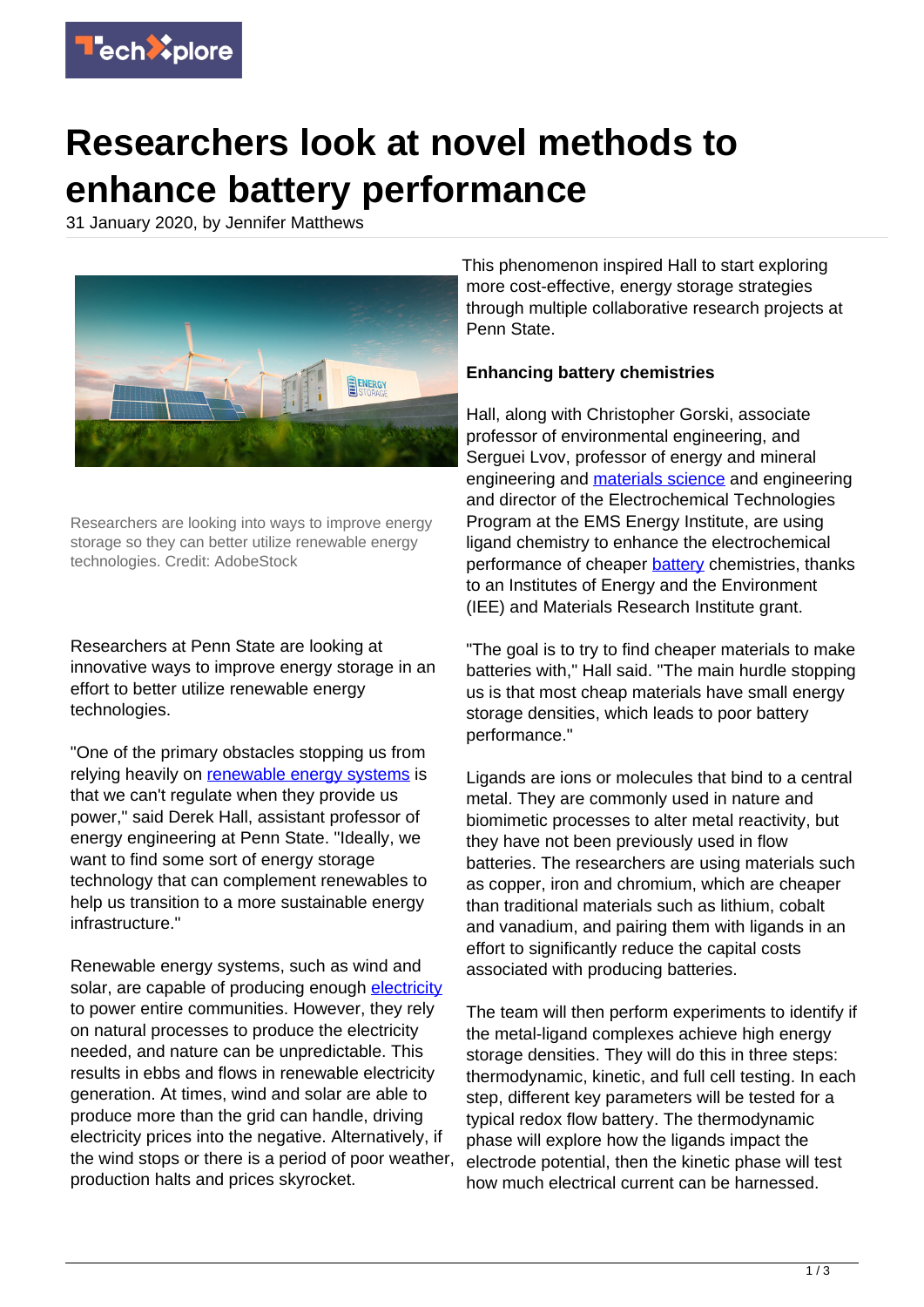

Finally, the researchers will test all the components "The technology we're working on uses a specific together to see how they work in unison.

"A lot of parts to this story are still missing, so this will be largely a fundamental research project." Hall said. "There's no real unified theory explaining how ligands impact electrochemical reactions."

The researchers hope this project, titled "New Low-Cost Flow Battery Chemistries via Ligand-Enhanced Redox Reactions," will provide preliminary results needed to pursue larger grants aimed at developing new flow battery chemistries and gain fundamental insights into why and how ligands alter the reactivities of metal complexes.

"We need to start exploring all our options for energy storage because switching over our infrastructure to renewables is a major transition that is time sensitive," Hall said. "When we built our fossil fuel infrastructure, we did that over many decades. Now we need to figure out what the best choices, or most functional choices, are, and then build a whole lot of it really soon."

## **Converting waste heat into power**

Hall is also working with Bruce Logan, professor of environmental engineering, and Matthew Rau, assistant professor of mechanical engineering, on research funded through another seed grant that looks to enhance the performance and the power output capabilities of flow batteries that are charged with [waste heat](https://techxplore.com/tags/waste+heat/) rather than electricity.

"If we could find a way to redirect waste heat into electricity, even if it's a small amount on demand, this can help lessen our need for more electricity generation," Hall said.

Like with Hall's other project, this team is using a type of flow battery technology, but with a unique thermal recharging method. The project, titled "Increasing Power Densities and Cycle Efficiencies of Novel, Thermally-Charged Flow Batteries Using Advanced Flow Cell Topologies," will try to improve power density through distinctive battery flow field designs. They will do this through computational modeling using COMSOL Multiphysics software.

chemical composition where you can recharge the chemical reaction using waste heat instead of electricity," Rau said.

In a traditional battery, a chemical reaction creates the discharge potential, generating electricity. When the process is reversed to recharge the battery, some electricity must be used to do so. For this new technology, the researchers will recharge the battery by separating two chemicals using waste heat. When those chemicals are combined back together, they will create a chemical reaction that generates electricity, therefore eliminating the need to use additional electricity to recharge the battery.

"This would be a competing technology to the traditional energy-storage methods, such as lithium ion batteries, but unique in the fact that it doesn't require electricity," Rau said. "It requires heat to charge, so we're essentially opening up a new resource that could potentially power industrial processes or part of the electrical grid."

The basic idea has been around roughly five years, Rau said, but the researchers are looking to improve the performance of the basic model, so that it can become commercially viable.

"Developing this technology will not be easy," he said. "These batteries flow electrolytes through porous electrodes. The fluid flow alone is complicated enough to model without even considering the chemical reactions also occurring. We are developing the expertise to accurately model how the fluid flow in these batteries affects the different chemical reactions and ultimately how these parameters relate to the battery power output."

The researchers are hopeful that preliminary experiments done prior to starting this study have given them the tools needed for success.

"We currently have little use for waste heat in industry and in power generation," Rau said. "It just gets discarded with the cooling water or spewed into the atmosphere in an exhaust stack. If we can actually harness that the waste heat, we'll increase